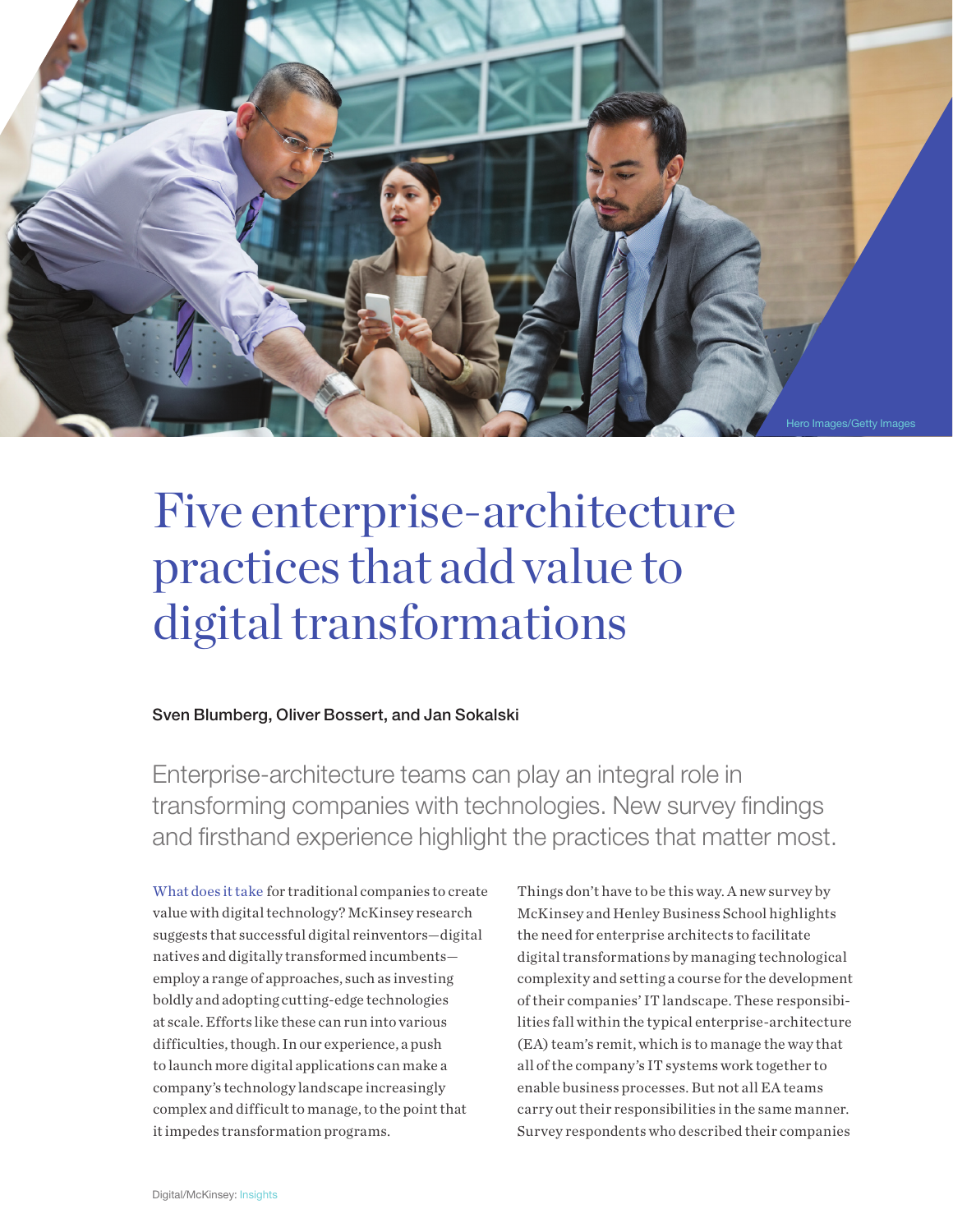# About the survey

McKinsey has conducted a survey on enterprise architecture in collaboration with Henley Business School since 2015.<sup>1</sup> Respondents come from a number of countries and a variety of industries. The findings presented in this article are drawn from more than 150 responses collected in 2017. (Respondents are not required to submit answers

to every survey question, so the number of respondents can vary from one question to another.) The findings are based on a two-sided t-test with an error value of p≤0.05. Respondents are asked to identify their companies as "digital leaders," and these choices form the basis for our comparative analysis of digital leaders and other companies.

<sup>1</sup> To participate in the survey, please visit easurvey.org. Participation is free, and results will be shared with all respondents.

as "digital leaders" indicated that their EA teams adhere to several best practices (see sidebar, "About the survey"). These teams engage senior executives and boards and spend extra time on long-term planning. They track their accomplishments in terms of how many business capabilities are deployed, while implementing more services. And they attract talent primarily by offering people appealing assignments, ample training opportunities, and well-structured career paths. Below, we take a closer look at these best practices and their benefits.

# 1. Engage top executives in key decisions

A number of EA teams we know have helped accelerate their companies' digital transformations by participating in discussions of business strategy, which deal increasingly with technology. When we asked survey respondents about their involvement with various stakeholder groups, 60 percent of those at digital leaders named C-suite executives and strategy departments as the stakeholders they interact with most. By comparison, just 24 percent of respondents from other companies said they interact most with C-suite executives and strategy departments.

Survey respondents who say their companies are not digital leaders indicated that it's common for their executive teams and boards to discuss enterprise

architecture only when significant issues arise, such as spending decisions, while CIOs alone usually oversee the enterprise architecture.

While few if any EA groups would claim not to be focused on the business, effective teams truly invest their time in understanding business needs and convince senior leaders to invest time in enterprise architecture. Our experience suggests that digital transformations are more likely to succeed when board members understand the importance of technology for their business model and commit their time to making decisions that seem technical but ultimately influence the success or failure of the company's business aims.

#### 2. Emphasize strategic planning

The survey results also indicate that EA teams at digital leaders maintain a clearer orientation toward the future than teams at other companies. One hundred percent of respondents from digital leaders said their architecture teams develop and update models of what the business's IT architecture should look like in the future; just 58 percent of respondents from other companies said they adhere to this best practice.

Another key difference emerged when we asked respondents how much time their companies devote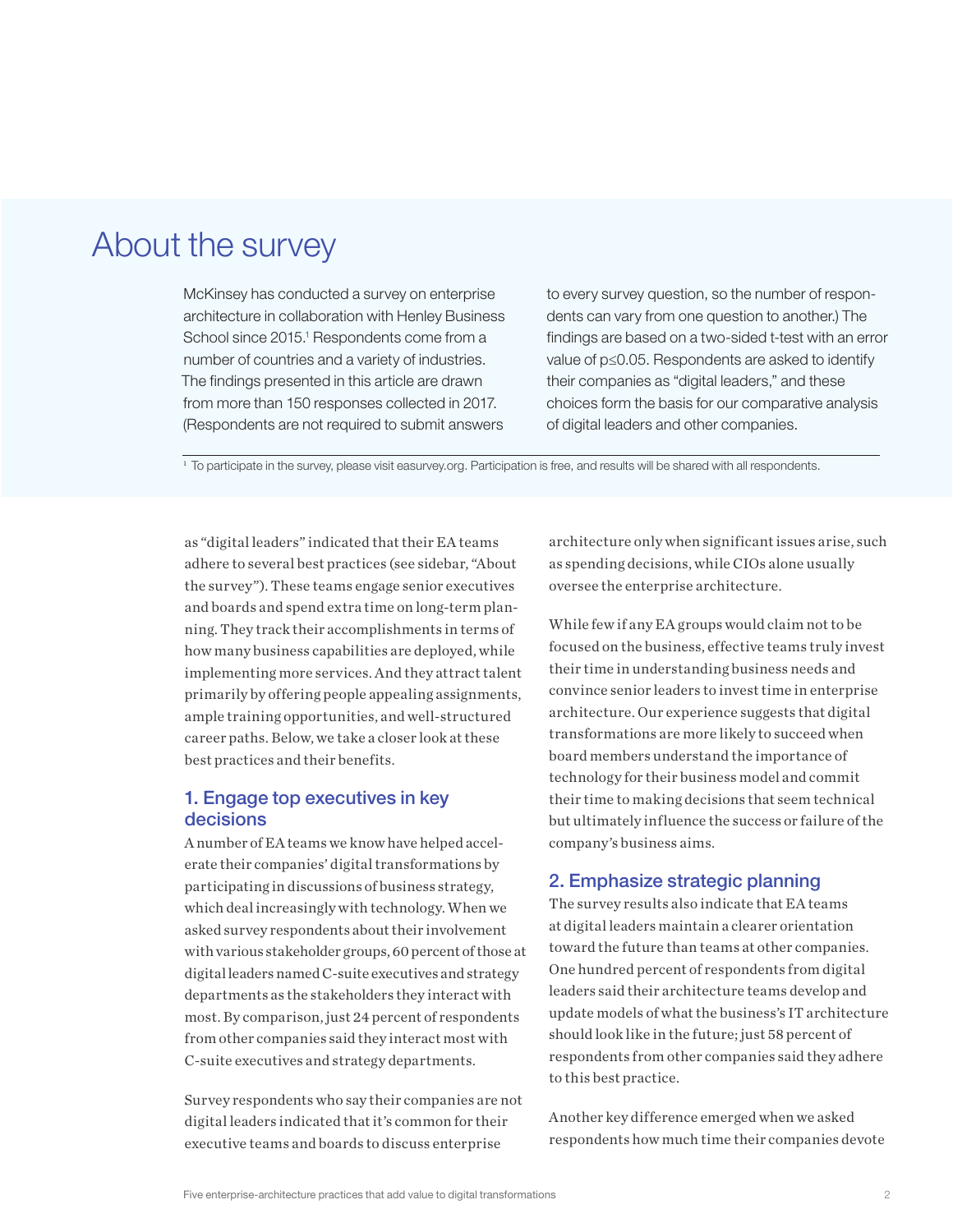to strategic planning. Respondents who said their companies' EA teams devote a higher-than-average proportion of their capacity to strategic planning were also more likely to say they create added value for their organizations. (On average, respondents said strategic planning takes up about one-fifth of the EA team's working capacity.) Teams that spend more capacity than average on strategic planning were more likely to report delivering sustainable business solutions, making greater contributions to the benefits of projects, and gaining wider recognition within the enterprise (Exhibit 1).

Given the versatility of enterprise architects, leaders may be tempted to assign them to help resolve urgent problems of various kinds. However, this can cause the architecture team to spend most of its time solving problems and little or no time on advance planning. As a result, the drive to quickly fulfill demand for

particular applications takes precedence over the thoughtful design process that is required to maintain a cost effective, flexible, and resilient IT environment.

#### 3. Focus on business outcomes

At a high level, digital transformation involves reshaping business models with advanced technology solutions. This puts a premium on collaboration between business functions and IT. In our experience, a lack of coordination between business and IT hinders large transformations. We have seen that such disconnects sometimes originate in the posture of IT functions: instead of concentrating on the enablement of business priorities, they focus excessively on the delivery of technology solutions as an end in itself.

According to our survey, EA teams at digital leaders appear to avoid this trap. Respondents from digital leaders were more likely to say that EA teams contri-

#### EXHIBIT 1 **The enterprise-architecture department brings more value to companies when it spends extra time on strategic planning.**



Note: Figures may not sum to 100%, because of rounding.

Source: Enterprise Architecture Survey, a joint survey from McKinsey and Henley Business School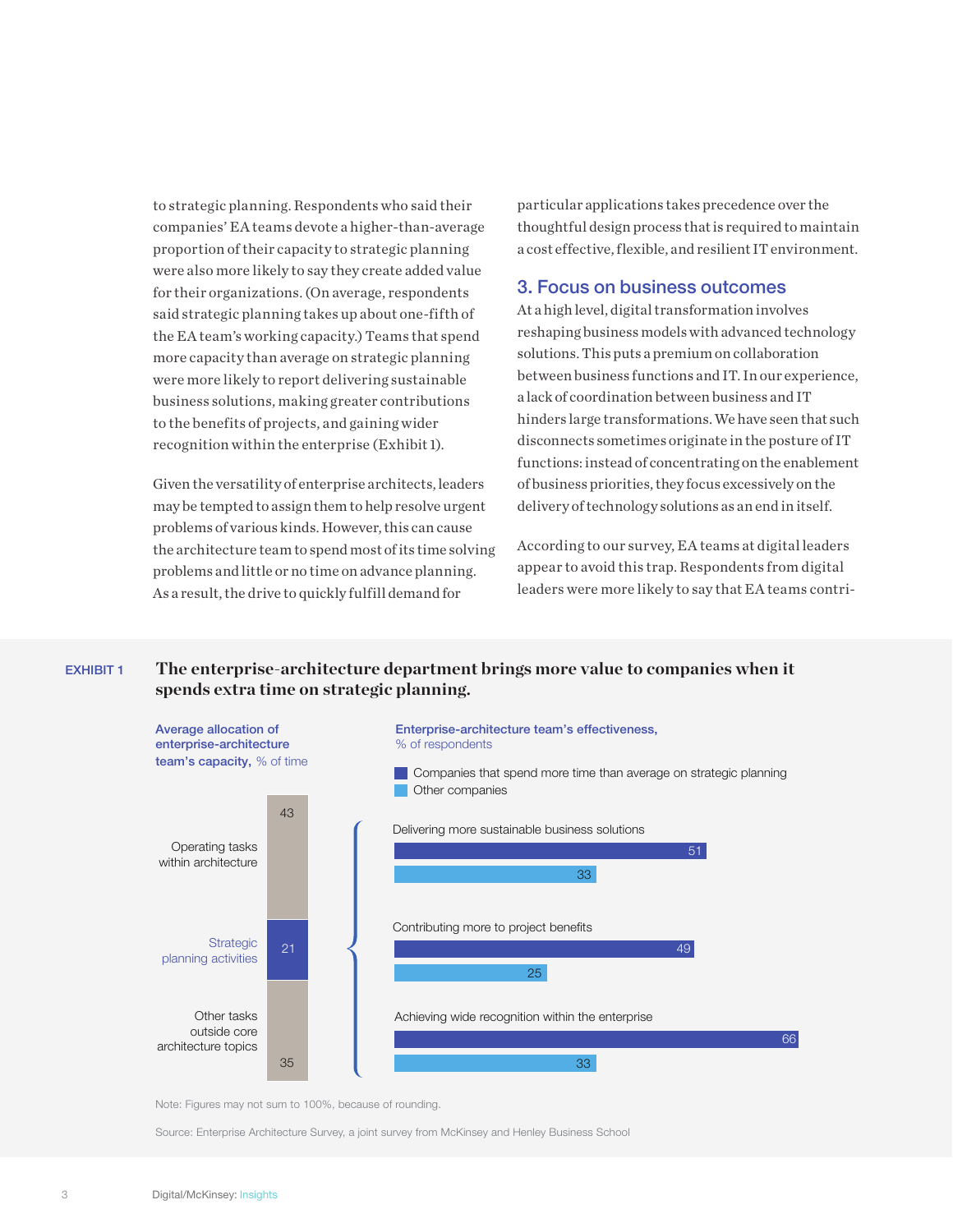#### EXHIBIT 2 **At digital leaders, enterprise-architecture teams make more valuable contributions.**



Source: Enterprise Architecture Survey, a joint survey from McKinsey and Henley Business School

bute "high" or "very high" benefits to business and IT (Exhibit 2).

# 4. Use capabilities to connect business and IT

We've seen that an EA team can better align the IT function's priorities with the business's priorities by tracking its accomplishments with respect to the business capabilities that it delivers, rather than the sheer number of technology applications that it implements. Capabilities are self-contained business activities, usually belonging to an end-to-end business process, that result in discrete outcomes: for example, predicting a customer's next purchase so that a website or a call-center representative can make suggestions.

This use of capabilities stood out in the survey. Respondents from digital leaders were more likely to say that their EA teams use capabilities as their primary grouping for the delivery of milestones

toward their target architecture (Exhibit 3). Further grouping capabilities into business domains (which generally correspond to business functionalities such as finance or customer management) can have the additional benefit of allowing an EA team to shape the IT landscape according to the business strategy.

The survey results show that digital leaders are also distinguished by how they structure their IT landscape. Digital leaders have implemented three times as many services as other companies. When it comes to integrating applications, a smaller proportion of their integrations consist of pointto-point connections between two applications (56 percent versus 76 percent at other companies), which lessens their "technical debt." Respondents from digital leaders were twice as likely as respondents from other companies to say that their companies are piloting architectures based on microservices, which are independent components that developers assemble into software applications.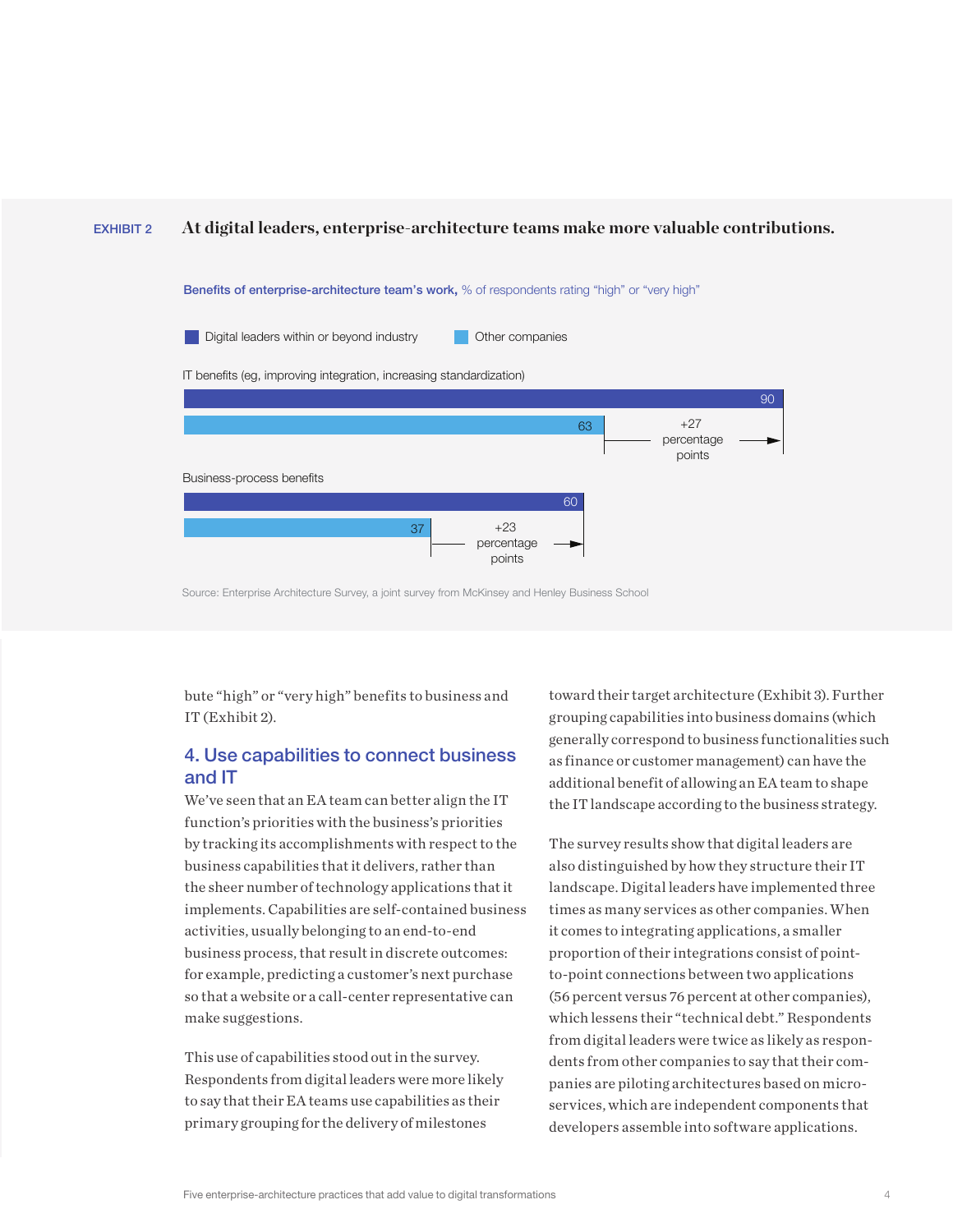## EXHIBIT 3 **The enterprise-architecture department brings more value to companies when it spends extra time on strategic planning.**



Note: Figures may not sum to 100%, because of rounding.

Source: Enterprise Architecture Survey, a joint survey from McKinsey and Henley Business School

#### 5. Develop and retain high-caliber talent

Because EA departments play an important role in digital transformations, we've seen that IT leaders do well to staff them with motivated, highly skilled professionals. Yet our experience also suggests that enterprise architecture's long-held reputation as a mundane field with limited room for advancement can create challenges when it comes to attracting top talent.

The good news is that prospective hires appear to be drawn toward exciting work that offers opportunities to learn and grow. Our survey results indicate that enterprise architects generally seek interesting challenges, recognition from their peers, learning opportunities, and structured career paths. Respondents from digital leaders were more likely to cite peer recognition, education, and welldefined career paths as features that appeal to their employees (Exhibit 4). They were also more likely to say that they offer enterprise architects the chance to pursue career paths in departments other than enterprise architecture.

# Capturing the opportunity for enterprise architecture

For EA teams, supporting successful digital transformations involves more than implementing wellchosen technology solutions. It requires an operating model that aligns governance, processes, and talent models with the business's needs and promotes effective collaboration between business and IT. The survey findings, along with our experience in enterprise architecture, suggests that four moves can help EA teams advance their companies' digital transformations: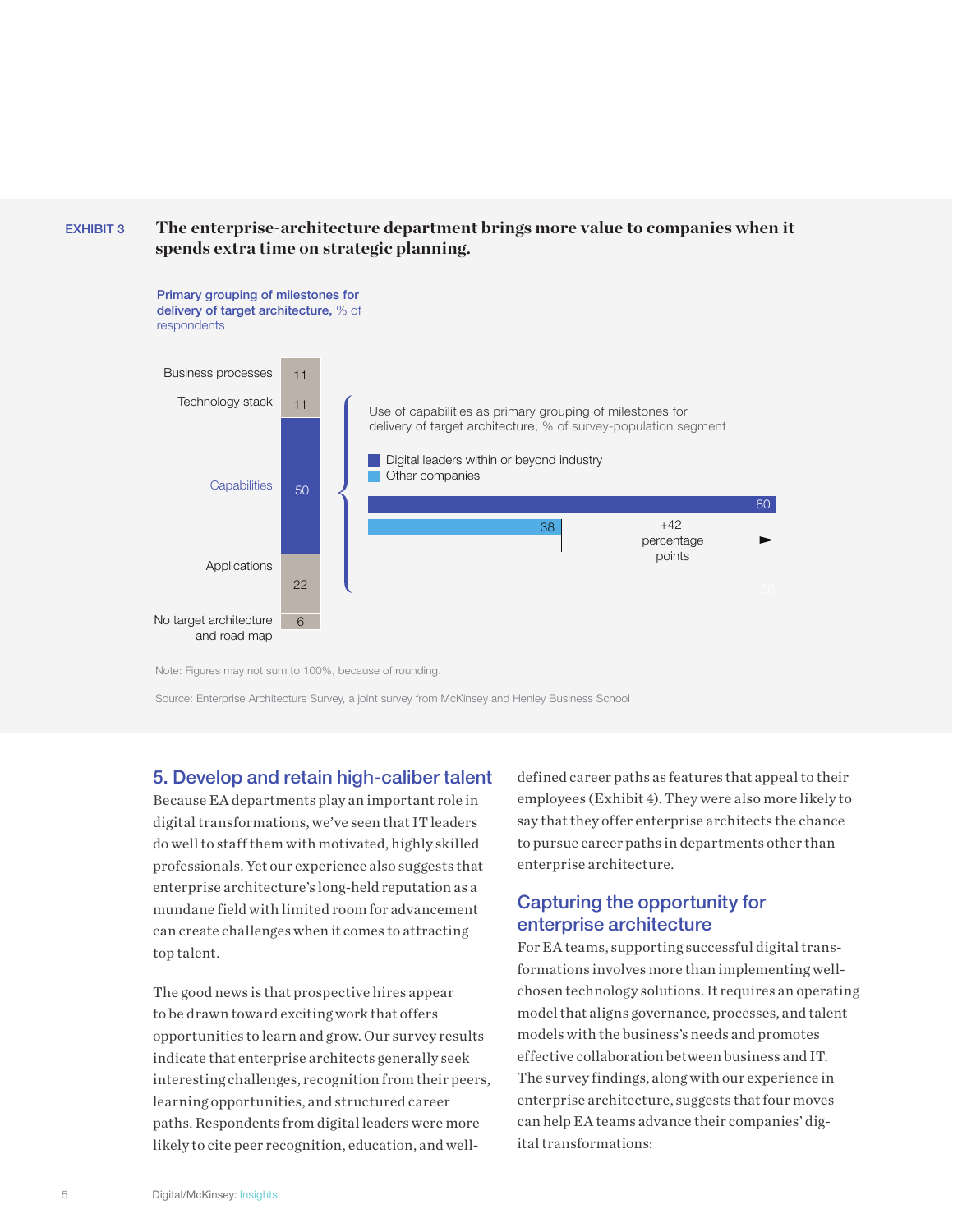### EXHIBIT 4 **Enterprise-architecture professionals appear motivated by interesting challenges**  and recognition, but digital leaders offer more opportunity.



Source: Enterprise Architecture Survey, a joint survey from McKinsey and Henley Business School

- *Translate architecture issues into terms that senior executives will understand.* Enterprise architects can promote closer alignment between business and IT by helping to translate architecture issues for business leaders and managers who aren't technology savvy. Engaging senior management in discussions about enterprise architecture requires management to dedicate time and actively work on technology topics. It also requires the EA team to explain technology matters in terms that business leaders can relate to.
- *Draw capability maps to link IT priorities with business needs.* Capability maps appear to be effective communication aids for enterprise architects: respondents from digital leaders were more likely to report using capability maps (80 percent) than respondents from other

companies (38 percent). Focusing on business processes can lead companies to end up with multiple systems that perform similar functions, such as customer-relationship management. Concentrating too much on technology can cause EA teams to organize their work around building applications rather than enabling the business.

- *Start with a clear target architecture and strategy.* Digital leaders spend more time on planning the future and building a strategy to achieve it. EA departments also need to balance their long-term planning activities with meeting the business's day-to-day demands.
- *Provide training that helps enterprise architects to succeed.* The enterprise architect of tomorrow needs similar skills to those of his colleagues on the business side: communication,